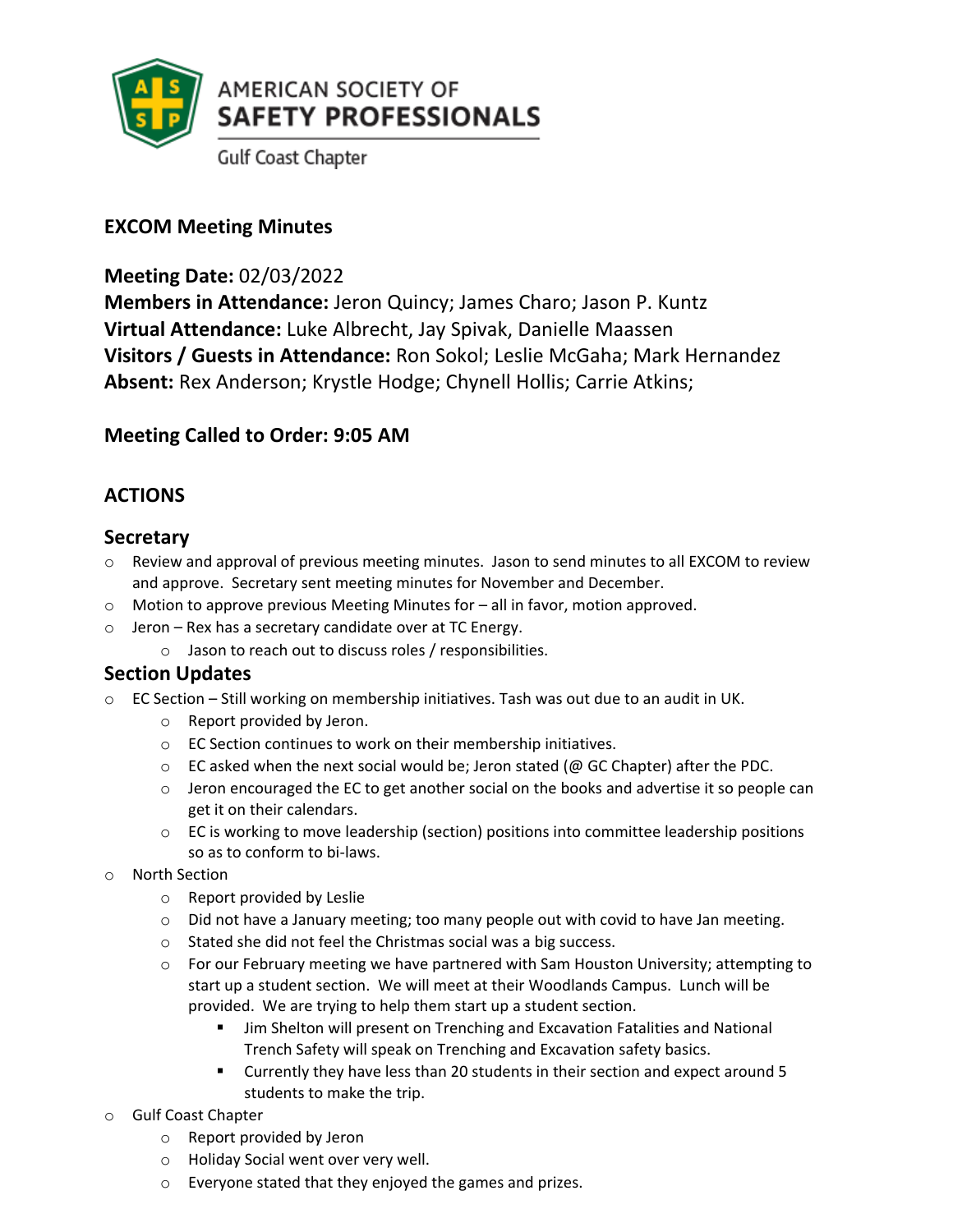## **Common Interest Group Updates**

- BISE Jeron Reporting
	- o Had a virtual event last month. That went very well.
- WISE Jeron Reporting
	- o Still looking for a chair.
- HSP Mark Hernandez reporting
	- o Working on finalizing speakers for the Spanish speaking track for PDC.
	- o We have confirmed Michael Flynn from CDC, Jorge Gomez from OSHA and 2 more persons as well as a panel to discuss how to remove falls from OSHA's top 10.
	- $\circ$  Has reached out to CPWR, and they are working on translations as well as a fall stand down kit or packet in both English and Spanish. Kit: Presentation, Speakers Notes, Sign in Sheets, etc.
- Ron mentioned a website (Stop Construction Falls.com) there is a whole planning kit to use for each day of the week, with kits ready for use.
- Ron suggested putting in a link on our website as they have more resources available there, than on the OSHA website.

### **Treasurer**

- Account(s) Balance
	- o All Section Accounts are above \$500.00 USD
	- o All other accounts (Old Account, Main Checking, Savings and Pay Pal) are in good standing.
- Current Bank Situation
	- o No issues to report
- Section budgets and access to funds.
	- o No Issues to report
	- $\circ$  Sections are encouraged to solicit the EXCOM for Chapter funds if they have agendas or issues, they need funds for.
- SWAG items have been purchased for presenters at the PDC.
- Question: How do we go about securing items for guest speakers at our section's events?
	- o There is an Online Store we can purchase from, but it will just say "ASSP" not ASSP Gulf Coast Chapter.
	- o If someone needs something engraved or customized, please contact James, he has vendors established.

### **Discussion Opportunity for Next Meeting**

Jeron requested that the following be placed on the treasurer report minutes.

- We used to sponsor the Region 3 PDC because they were unable to support it. This is no longer the case.
	- $\circ$  Going forward we would like to look at discussing sponsorships for those who cannot make it to the PDC, etc..
	- $\circ$  Jeron and Luke have discussed and stated we will look to continue to spend on sponsorship / scholarships for those who may have issues with attending the event.
	- $\circ$  Possible sponsorship would include supplement of Travel Costs, Hotel, Meals, etc. Discussion: Maybe full travel sponsorships for some and perhaps just free admission for others.

### **Communications**

Krystal not on. Jeron asked Danielle for an update.

Danielle reporting …

Krystal requested information for the newsletter, so if anyone has anything, please get it to me ASAP.

- Looking at doing something different with the newsletter this year, so if anyone has any thing to add, please let her know. Danielle is looking to make it better and generate a buzz around it.
- Jeron suggested looking to HSP and Ron for inputs as well as information on member highlights.
- Ron had a suggestion to just begin repackaging the "relevant" information that we get from all the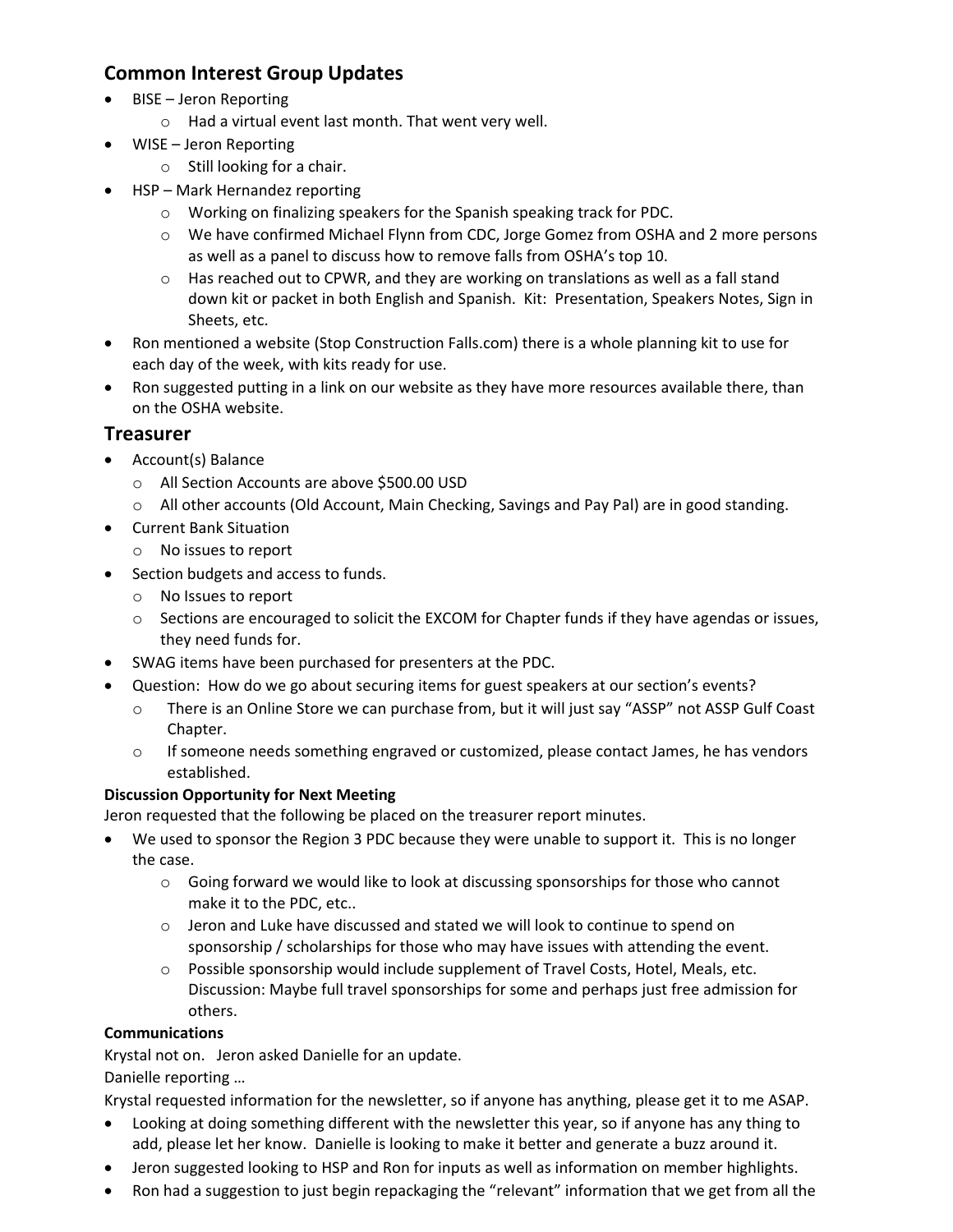different sources, like Cliff Notes.

Social Media – Jeron reported upon. We are still on hold here. Jason has been tied up, as well as Krystal. We are looking to get her some help here. We will be adding several folks to the committee to help share the workload. As we can all see, one person working on this is extremely difficult.

#### **Member Services**

- Carrie could not attend. Jay reported.
- Jay stated that we were able to put our deposit down and we got the rooms we wanted.
- Jay spoke about PDC. Spanish Track is still a work in progress. The other tracks are fairly-full. Jeron stated that AIHA had their selections ready, per the last PDC meeting.
- Jeron for the PDC committee we need to get the speaker list established and communicated. We need people excited about the event. We only have 3 more months to generate a buzz around this.
- Jeron we have submitted a request to have Brad Giles attend. We are still going thru the red tape to get this up and going. Having to work thru a bunch of red tape, so we can make this happen and then communicate this to the PDC attendees. We are pressuring society to make this happen so we can announce, but if not we need to line up a couple more heavy hitters.
- Jeron stated that Grey May stated he was working on getting the lady our in AZ who speaks about Generational Gaps.
- Jeron stated that the PDC budget has been approved and he also has a couple more sponsors for the event. He will provide an update at the next PDC team meeting on this.
	- $\circ$  If anyone needs details or would like to apply to be a speaker (we have about 26 people) we need them to go to the ASSP site, and sign up through the Professional Development link.
		- **■** Jeron asked that those who expressed interest last year, but were not chosen, should be contacted about their interest for this year.

### **Programs**

- Jeron reporting for Rex.
- Jeron stated that Rex does have programs set up and he has pressured him to get that information (agendas) to communications so we can get them on the website and in the newsletters.
- We have speakers for the rest of the year.
- We are trying to keep these topics technical this year.

### **Student Liaison Update**

- Chynell was unable to make the meeting.
- Jeron reporting for Chynell We have Sam Houston coming on ... as such .. we need to make sure that each chapter has faculty advisors, as well as back ups, so we have support for the students at these student chapters; i.e, Cindy leaving to go to Arkansas.

#### **Government Affairs**

- Ron Sokol reporting
- Per our last meeting we were waiting on the SC to rule, and then they ruled right after our meeting was over. Things to pay attention to is that OSHA .. concerning Covid .. is actively enforcing the General Duty Clause; concerning COVID death(s) that have occurred in the workplace.
- John Cerna is the attorney challenging OSHA for attempting to fine an employer for covid related death, citing a recent John Hopkins Study … which states that "Lock downs are completely in effective to protect people's safety and health."
	- $\circ$  Jeron would OSHA issue citations for companies that hand out N95s without fit testing?
	- o Ron Big Picture. Continue to do what you are doing. Stay diligent and record those who are vacinated and who are not. OSHA has abandoned the emergency standard on Covid. Covid rates are trending down (positive).